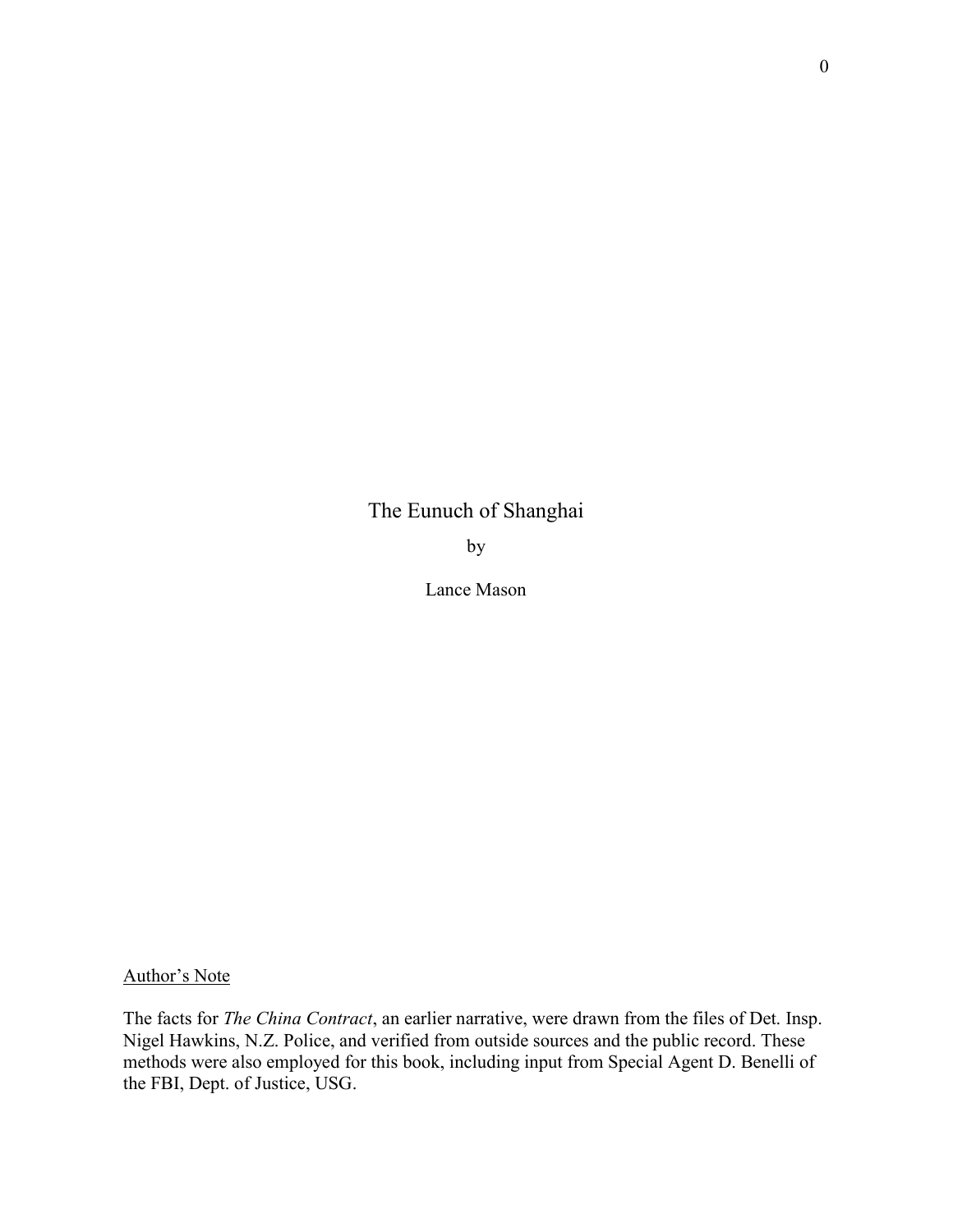## Chapter One Death and Deception

Across the narrow valley, the crack and clatter from a hundred fireworks grew to the thunder of thousands, then faded through the smoke, and died. A swaying line of mourners snaked up the rise to Li Chenqing's grave, a site overlooking the village of his birth. In the hinterland of Shaanxi Province, this place was a lifetime away from modern Shanghai, the crucible in which Old Li's empire had been forged.

Three decades before, on advice from his oracles, Li had relocated House of Five Pearls, his fledgling business venture, from Shaanxi's once-backward capital of Xi'an to the vast swarm of humanity called Shanghai. For two centuries that city, as a huffing, pulsing machine of trade, had controlled the levers of Asian business, but then fallen to the tides of politics and war. Then, in the 1980s, Li Chenqing applied a new grip to those levers, bringing the ancient port back as China's center of gravity. There, where the mouth of the great Yangtze River swings and pushes like a tireless ox into the China Sea, Li and today's Shanghai began their rebirth together. In tribute to this economic triumph, Shanghainese in great numbers had traveled to Shaanxi to mourn Li's passing.

Funerals in China are multi-layered affairs. A throng of mourners is a measure of community esteem. A tasteful show of riches by the family reflects both their fealty and Fate's good graces on the departed, while high demand for seats at the banquet determines the deceased's prestige and face. At a man's burial, the number of mistresses is a statement of his virility.

In Old Li's case, these symbols of recognition were on abundant display, making his life's celebration in Shaanxi the most honored in decades. Born in the Year of the Dragon, with his death in the Year of the Dog, Li had achieved heights of success and wealth outstripping all expectations, even his own. Now, after a short, dismal period of pain, the end had come, and his three children were paying him the grand tribute he deserved, conducted by his daughter Jun Ying, in the valued tradition of their tribe, alongside Li's two sons, Tian Wu and Hua Qiang.

Thousands were present to offer gracious farewells, and relatives, friends, and associates were gossiping throughout the funeral over the life of Li Chenqing. Yet, as the grieving crowd and the ceremonies engulfed his children, a hidden conflict between two of them told a story all its own.

\* \* \*

Three years before, Jun Ying had returned from America with her *guizi* husband Anthony and their two daughters, and dedicated herself to her duties at House of Five Pearls, her father's industrial empire. Yet for Elder Brother Tian Wu her dedication was too vigorous, treading on his territory. Then, a year into Jun Ying's return, Old Li held a war-council meeting at Shanghai's Yu Garden teahouse where he laid out his covert agenda for a currency war over the American dollar's dominance in world trade. Jun Ying had balked at the idea, even protested, arguing for an open dialogue with America. Tian Wu objected, supporting his father's plan for a hidden attack, and this split stoked a period of friction between the two siblings.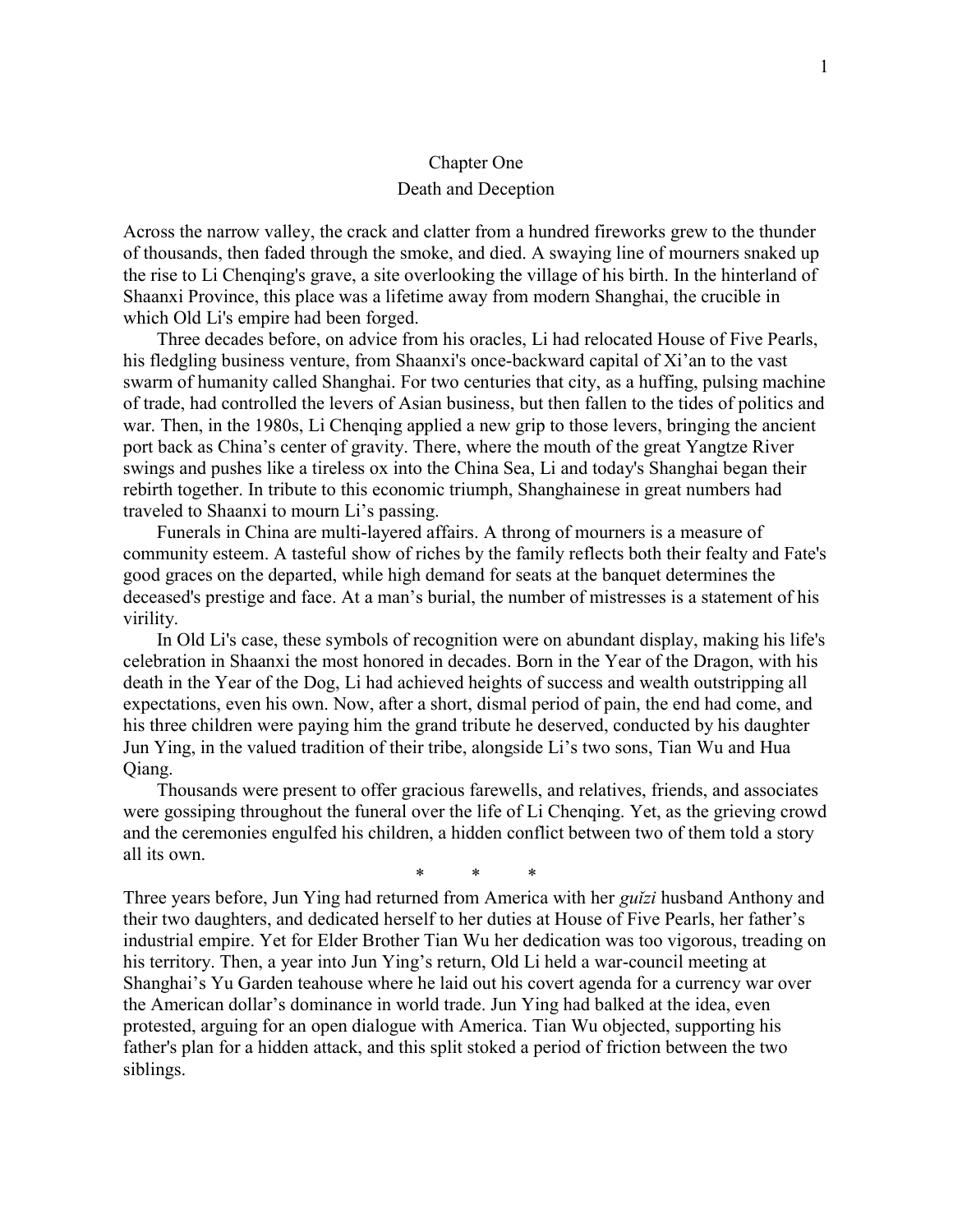Still, Jun Ying kept up her diligence at work and, in time, showed a vast if humble competence. Then, when Old Li was struck with persistent pneumonia, followed by a lung infection and a battle for his life, she had spent all her spare hours caring for him. Tian Wu, watching this father-daughter harmony, had felt his resentment toward his half-sister fade, and he softened to her presence and her role in House of Five Pearls.

Now, though, Old Li was dead, and Tian Wu was about to uncover a Faustian bargain made by his father decades before. This vile and long-protected secret would kill Tian Wu's empathy for his sister, and lead to his own vengeful compact with Fate, one that would ransom both China and the world to a future of discord and greed.

\* \* \*

Old Li's greatest ambition in life, more than his appetites for business or pleasure, had been for power. Over his eighty-nine years, it was his most reliable ally, his lodestar, and the single temptation that never lost its appeal, regardless of the risk. All things flowed from power: control, wealth, sex, possessions, loyalties. Power over others could masquerade as the key to empire, but for Li Chenqing that key was inside himself. This had been the lesson of his life if a man can control his own actions, emotions, and desires, the world is his for the taking.

Born into poverty after the reign of P'u Yi and the rise of Sun Yat-sen, Li was forecast by a family seer for lordly success. After Sun's death, the Li family suffered as millions did in the 1920s and '30s under Chiang Kai-shek's regime. Yet by Fate and youth's rebellion, Li grew to idolize Chiang's enemy, Mao Tse Tung, for his tenacity during The Long March. He believed Mao's power would unite China and restore the nation's natural superiority in world affairs. Li's devotion to this dream would later open the doors to his own power.

In the wake of World War II, Mao did indeed lead his people to triumph over Chiang and the reviled Nationalists. Then, as cultural legend had it, with Heaven above and the rest of miserable creation below, the Middle Kingdom needed only to "ride the tortoise's back" on the journey to Eternity. Or so it seemed.

Instead, the flush of victory over Chiang faded into twenty-five years of decimation famine, suppression, and depravity. One couldn't count the dead and remain sane. Yet, by the 1970s, Mao's Marxist fires gradually cooled and China would find the Middle Way, a path toward stability and survival. Through these years Li Chenqing kept his own counsel, and, happily, his head. Not all were so lucky. Executions for dissent against the State were commonplace, but Li negotiated the darkness and, when his opportunity for notice came, he seized it. This meant three years in Kashgar, in China's western desert, but Li expelled any doubts his superiors may have had about his loyalty and skills. When he returned to the ancient city of Xi'an, it was as a hero to—and for—the Party bosses.

Now the life of these many triumphs was ending with Li's his funeral in old Shaanxi, but his lust for power at all costs did not die with him. Moving House of Five Pearls from Xi'an to Shanghai thirty years before had made Shanghai the playing field—and then the battlefield—for Tian Wu, his first-born. With Old Li's passing, that boy, now a man, felt ready to assume his role as one of China's masters.

So only one secret, one stain, blemished Old Li's life, and that had been buried in Kashgar on the western frontier—so he believed. But near the end of the funeral ceremonies, as the son Tian Wu, who some called Young Li, mused on a charmed future, a stranger about Old Li's age wearing a white mourning tunic appeared between two village huts. As Young Li and a clutch of cousins and aunties passed, something about the stranger's bearing made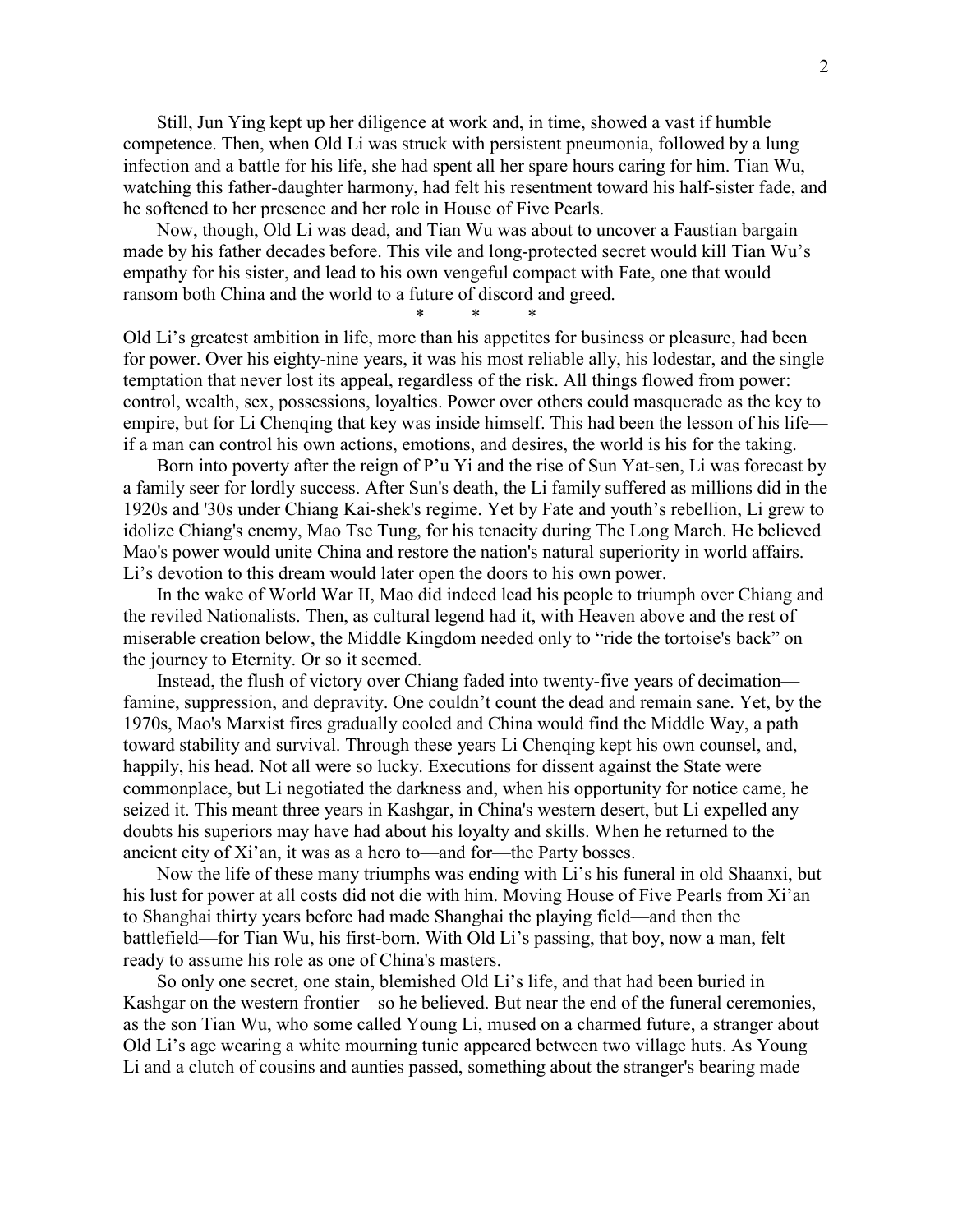Young Li maneuver away from the procession and approach him. The old man showed the required respect to the first son, but a warm familiarity, as well.

"You have the clear eye and strong body of your father," said the dignitary—for he was dignified. "The funeral you have given has honored his memory. Fire and water, growth and death—these create the paradox of life." He nodded, almost to himself. "Fate holds power over us all, Young Li." He pronounced this unbidden, in the habit of old men, then told how he and Li Chenqing had worked together as young men and become friends.

"We met first at the Ministry of Economics, in Beijing, both eager to please but shy from our inexperience. Your father was a friendly genius, marked for greatness. As we advanced, I moved sideways in the Ministry of Information, and he was eventually sent west to Kashgar, in the wilderness of Xinjiang, where he did great things. Though mature in age, he had his first children there." These things were not news to Tian Wu. "But he had been devoted to Mao, the Party, and his career before meeting your mother, then a young woman, also from Shaanxi. After the trouble, as you know, he returned to Xi'an with you, left the People's service, and began his business."

Tian Wu sensed there was a story here, and nodded for the old man to continue.

"We kept each other informed about our separate worlds—capitalism and government." Li had advised him on private investments to secure wealth and position, and he helped Old Li avoid unwanted—perhaps calamitous—bureaucratic interference. "Who had what freedoms? How much power was too much? How far could one go before being stepped over—or on?" The alliance had lasted for decades. "I wish you to know how much I honored your father as a friend and protector."

"Your respect for my father reflects equal respect on you," said Tian Wu, with a deliberate pause and a bow to the stranger.

"We were all troubled," the old man said, "when your father lost your mother and sister in Kashgar. These tales are like heavy stones thrown into a pond, with deep ripples that eventually fade."

With no joy Tian Wu said, "Father remarried. Much success followed."

"Oh, so true, Young Li. And those rewards were part of his fate, as were his tears for the death and the disappeared."

Tian Wu thought, The old man has confused my family's story with another. Death, yes, of his baby sister, and his mother driven to suicide from grief in Kashgar, but no one had disappeared. Yet he held back as the old man spoke again.

"That is Fate's road, Young Li, but another path would have been easier for your parents, certainly for your mother, Qin Yu Shu. Her final act brought such sadness." The old man spoke as old men do, mouthing details of a time long past. "When her broken body was found on the street, your father was nearly broken, too. Such a loss of face. So it was a happy day when he escaped from Kashgar back to Xi'an and a new life for you, and later for Jun Ying and Hua Qiang."

Tian Wu gazed at the old man. His limbs were stiff, fingers bent like winter twigs, teeth like ivory tiles, white hair shivering in the wind, but he was not confused. He knew details of the family story he told. Tian Wu asked, "When did my father last have the honor of your company?"

"We met at a social affair in Shanghai after Jun Ying returned from America. It was at the US Consulate on Huai Hai Road, a reception for the American Vice-President, hosted by an old ally." His eyes were clear, as was his memory. "And now, Young Li, your father is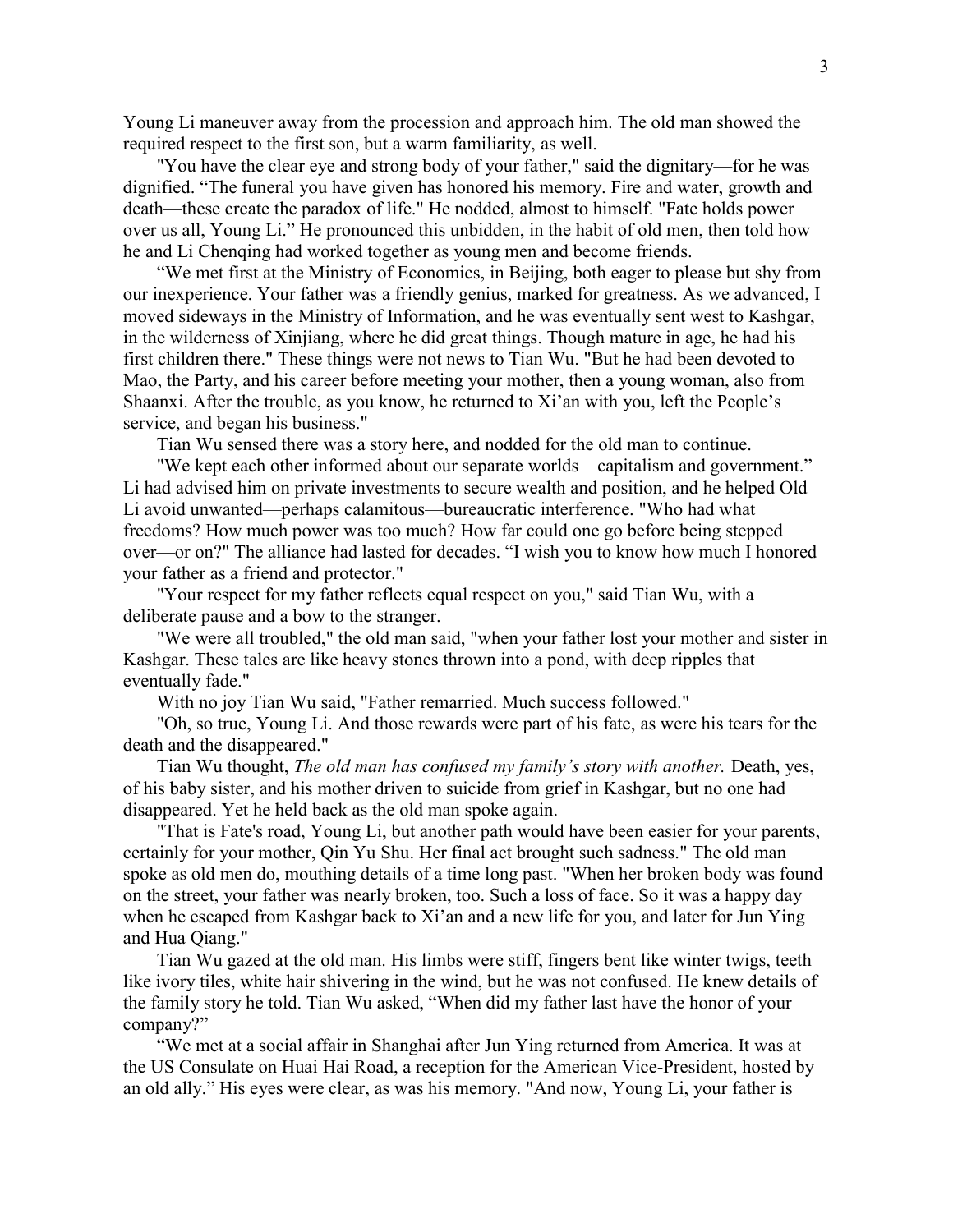dead. If the faults of his past cannot be undone, they must be buried with his body, and prayers said for your ancestors and the sad fate of your lost sister."

Lost sister, thought Tian Wu, not dead sister. A mystery, a hidden allusion seemed to lurk in the old man's words, like the thread of an untold story. "You are indeed a valuable friend to my father's family," Tian Wu said. "Please help me write a funeral prayer for him, and tell me all you know of my mother and sister." Waving others away, Tian Wu walked with his father's comrade among the leafless trees, and the old man revealed a tale from memories long past, of desperate choices and a lunge for power. While Old Li's funeral had marked one death, many more would follow from the truths told by his aged friend.

In the following months, any residual friction between Tian Wu and Jun Ying appeared to cool—appeared to. As joint leaders of their late father's empire, they worked in separate spheres of House of Five Pearls, Jun Ying fluidly, and Tian Wu with his trademark vehemence. However, mesmerized by the old comrade's story, but also incensed, Tian Wu soon traveled north—to Beijing, and then Inner Mongolia. He returned to Shanghai with another stranger, a woman. In the weeks to come, day by day in secret, he and she would debate how to undo Li Chenqing's sins in Kashgar and beyond.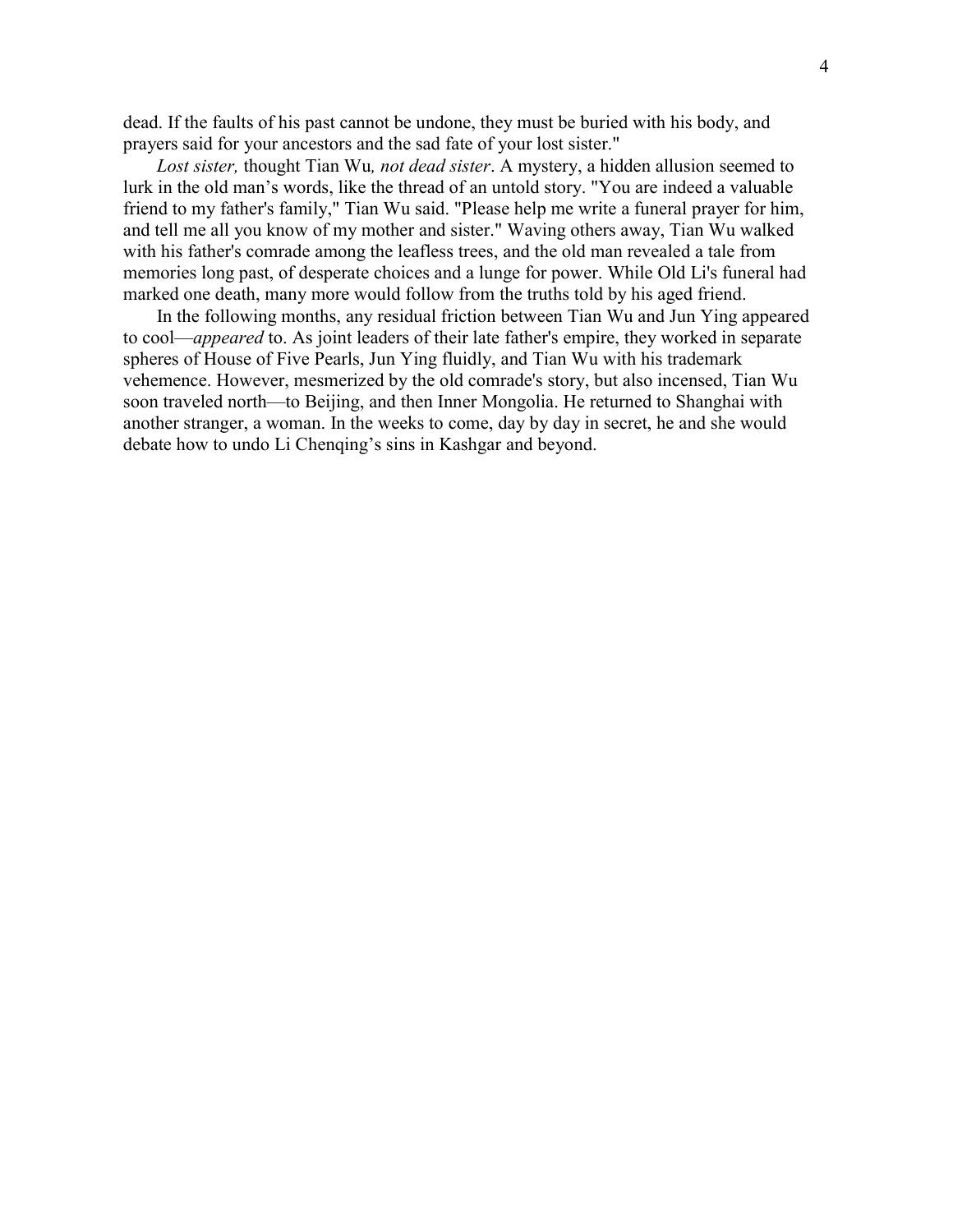## Chapter Two The Sa Pa Murders

## A year later—Northwest Highlands, Vietnam

As Li Jun Ying lay on the bedroom mat in the elegant, if sterile, holiday villa, her body had absorbed the skill of the masseuse even as her mind drifted away. For an hour, with soothing music and the incense's smoky perfume, this "mistress of the house" had felt fully alone.

More than three years had passed since "Gloria Li-Kennedy", as her American partners knew her, returned with her family to China. She had come back with her memories of university in Vancouver, Stanford's business school, and four years on Wall Street, where she was an unqualified success in preparation for the role she was now playing in Asia.

She was living in Shanghai with her Irish-American husband, a renowned physician and researcher, and their two Chinese-American daughters. She excelled in her role as managing director and one heir to modern China's most powerful industrial conglomerate, House of Five Pearls, built from nothing by her late father, Li Chenqing. Earlier in the week, though, Jun Ying had checked her young family into The Pavilion of Heavenly Joy, near the historic hillcountry town of Sa Pa, in the Lào Cai Province of Vietnam, south of the Chinese border.

For weeks—months really—she'd been under intense pressure but mounting excitement. Now, in a few days, all the planning and preparation and hard work were about to pay off. On her return to Shanghai, Jun Ying, her brothers, and her husband would host the opening of the New Century Medical School, her late and much-loved father's legacy to China. In the year since his death, the demands on her, Tian Wu, and Hua Qiang to complete China's—indeed the world's—most advanced hospital had been exhausting, and this posh family holiday was to be a great relief. It was a request she had put to Old Li on two occasions, first at the end of a business meeting, when he was still robust, and again as she cared for him before his death.

"Yes, but silly woman," he had said the second time, "why *Vietnam*? With all of China and America at your feet, why would you go to such a place?" Besides, what was becoming of his children, that they needed a vacation from hard work?

"For the quiet, Father. For the escape." This had mollified Old Li, but he had not been enthusiastic. Now he was dead.

Jun Ying lay on her back, eyes closed, thorax and limbs relaxed. Beside her on the floor sat Phuong, a masseuse from the Black Tai ethnic group. As Phuong used one heel to unwind her client's corded neck muscles, the other did the same in her armpit. Phuong's hands worked over the woman's outstretched fingers. Despite all these pushes and pulls, Jun Ying's detachment seemed absolute, like a curtain over her mind. Like that quiet curtain, though, the night in this remote valley shrouded things from sight, and a quartet of shadows stole through the darkness.

As the door from the veranda slid open, a cold presence crossed the threshold, causing a tingle to race over Jun Ying's face. She felt the urge to sit up, but, just as her senses stirred, the first assassin into the room, with a single swing of his blade, decapitated Phuong. Jun Ying felt the masseuse's hands and feet go dead, and the hill-tribe woman pitched sideways toward the floor. Jun Ying's eyes snapped open, and glistening jets of blood, black in the shadows, spouted from Phuong's once-elegant neck, splashing hot across Jun Ying's face. Pinned to the floor by her arms, Jun Ying felt a gag being stuffed into her mouth. She saw a